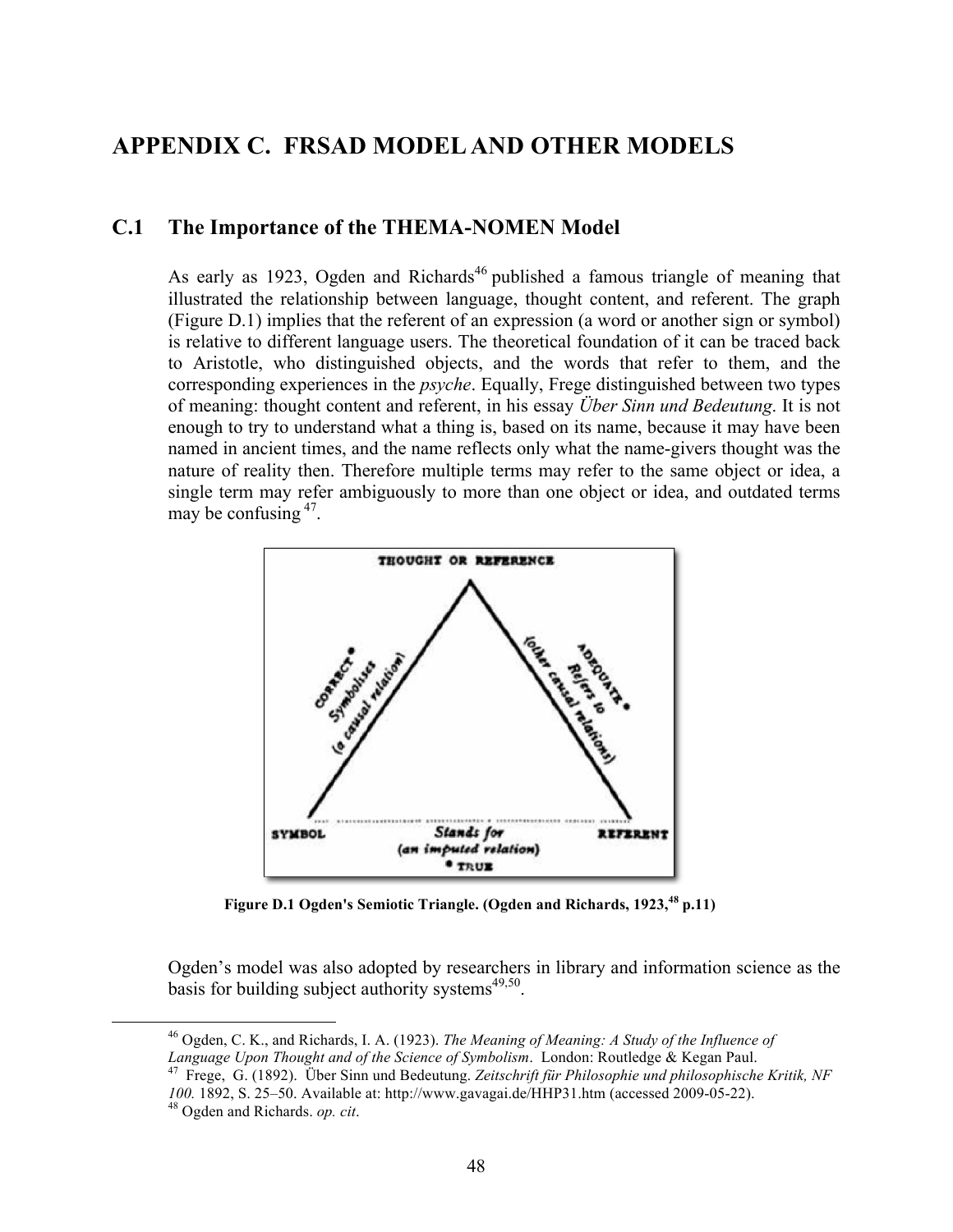The importance of the *thema-nomen* model for subject authority data is to separate *subjects* from what they are known as, referred to, or addressed as. Among the efforts to achieve global sharing and use of subject authority data, some efforts have focused on *nomen*, e.g., translated metadata vocabulary, a symmetrical multilingual thesaurus, or a multi-access index to a vocabulary. However, most efforts have focused on the conceptual level, e.g., mappings between two thesauri or between a classification scheme and a thesaurus. Such efforts usually encounter much greater challenges because they are concerned with the subject mappings in terms of their meaning as well as the relationships among the subjects.

## **C.2 Mapping the FRSAD Model to Other Models**

This *thema*-*nomen* conceptual model matches well with encoding schemas such as SKOS Simple Knowledge Organization System (SKOS) and OWL Web Ontology Language (OWL), which provide models for expressing the basic structure and content of knowledge organization systems (KOS) such as thesauri, classification schemes, subject heading lists, taxonomies and other similar types of controlled vocabularies, as well as ontologies. SKOS defines classes and properties sufficiently for representing the common features found in a standard thesaurus and other KOS structures. The SKOS model is based on a concept-centric view of vocabulary, where primitive objects are not labels; rather, they are concepts represented by labels. As an application of the RDF (Resource Description Framework), SKOS allows concepts to be composed and published on the World Wide Web, linked with data on the Web and integrated into other concept schemes. Each SKOS concept is defined as an *RDF resource* and each concept can have *RDF properties* attached. These include: one or more preferred terms (at most one in each natural language); alternative terms or synonyms; and, definitions and notes with specification of their language<sup>51</sup>. Each of these can be matched to what have been defined in the FRSAD model in terms of *thema, nomen,* and their attributes. SKOS also has specific properties to represent all of the semantic relationships that are described in Chapter 5.

Regarding issues of complexity and granularity of the *themas* and comprehensive semantic relationships between and among *themas* that FRSAD attempts to cover, OWL has even better matches. OWL ontologies provide classes, properties, individuals, and data values and are stored as Semantic Web documents<sup>52</sup>. OWL 1 mainly focused on constructs for expressing information about classes and individuals. OWL 2, the newest

<sup>&</sup>lt;sup>49</sup> Dahlberg, I. (1992). Knowledge organization and terminology: philosophical and linguistic bases. *International Classification. 19*(2):65-71.<br><sup>50</sup> Campbell et al., *op. cit.*<br><sup>51</sup> *SKOS Simple Knowledge Organization System Reference* (2009). Eds. Miles, A. and Bechhofer, S .

W3C Candidate Recommendation 17 March 2009. Available at: http://www.w3.org/TR/skos-reference/ (accessed 2010-01-20). <sup>52</sup> *OWL 2 Web Ontology Language Structural Specification and Functional-Style Syntax.* (2009). Eds.

Motik, B, Patel-Schneider, P.F. and Parsia, B. W3C Working Draft 21 April 2009. Available at: http://www.w3.org/TR/owl2-syntax/ (accessed 2010-01-20).